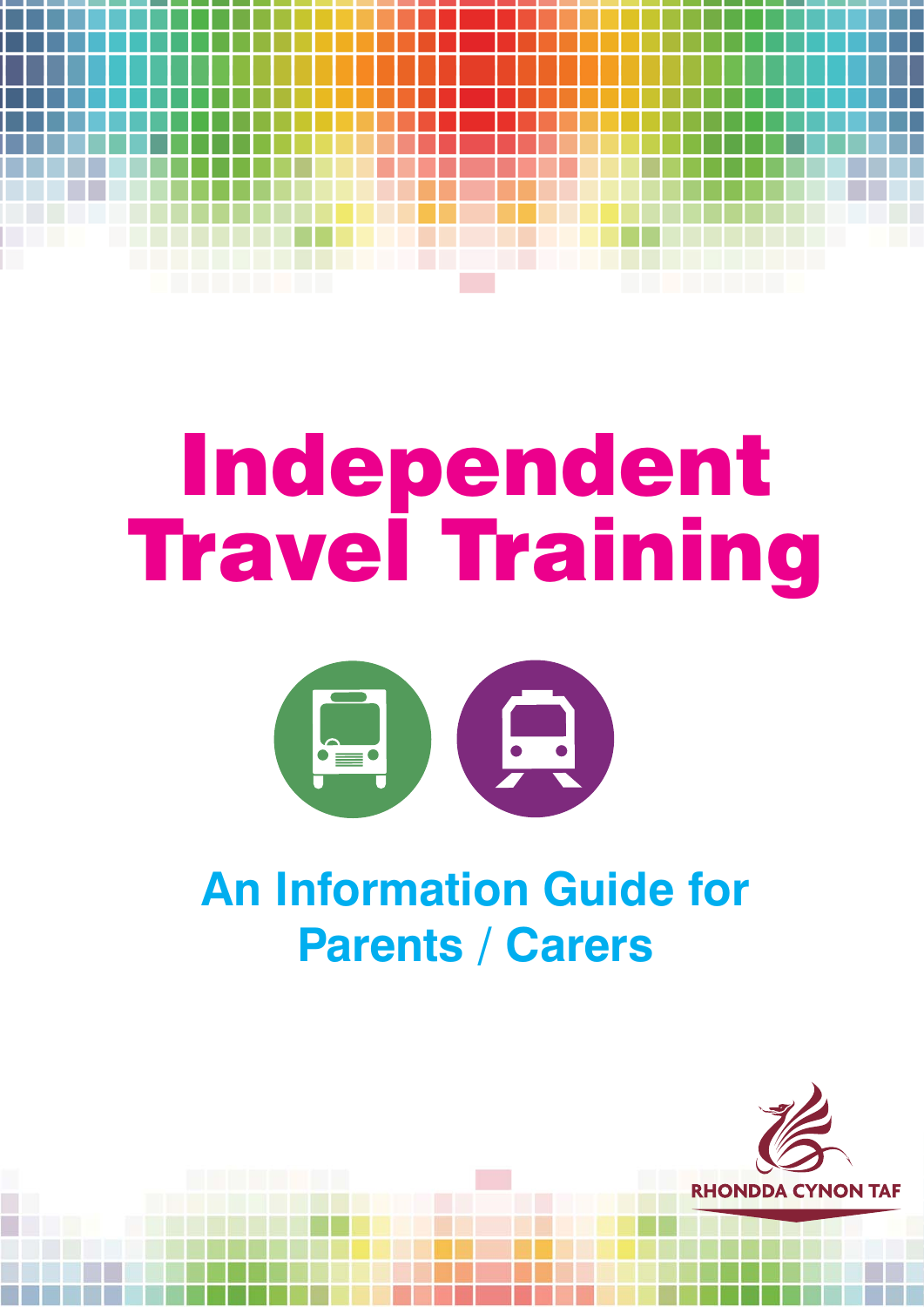## **1. INTRODUCTION**

## What is Travel Training?

Travel training aims to help those who need extra assistance and support to make journeys safely on their own.

Travel training tends to be delivered on a one to one or group basis, in order to meet the needs and abilities of each trainee.

#### **Travel training can include a wide range of support by:**

- Providing short term training to familiarise people with how public transport works in their area and giving them the confidence to use it; or
- Providing longer term, regular, intensive one-to-one training to also learn important road safety and personal awareness skills.

## Who is it aimed at helping?

Travel training can assist people of all ages, abilities and needs, who suffer from a lack of road safety awareness and knowledge of how to travel by public transport. Travel training is particularly beneficial to individuals who have Additional Learning Needs  $(ALN)$ .

Such individuals are often transported by arranged taxi until they leave school. Access to further education, work placements, training and other life opportunities can then become very daunting because they have no prior experience in preparing and planning journeys independently. Many will be unfamiliar with where to find the information or advice or even the skills to make journeys themselves.

Travel training can also be useful for individuals who are having difficulties getting around due to a recent disability or illness.

**Note:** Individuals who are partially sighted or blind will require specialist navigation and orientation skills which are not covered in the realm of travel training. However, there are specialist mobility officers who can provide assistance.

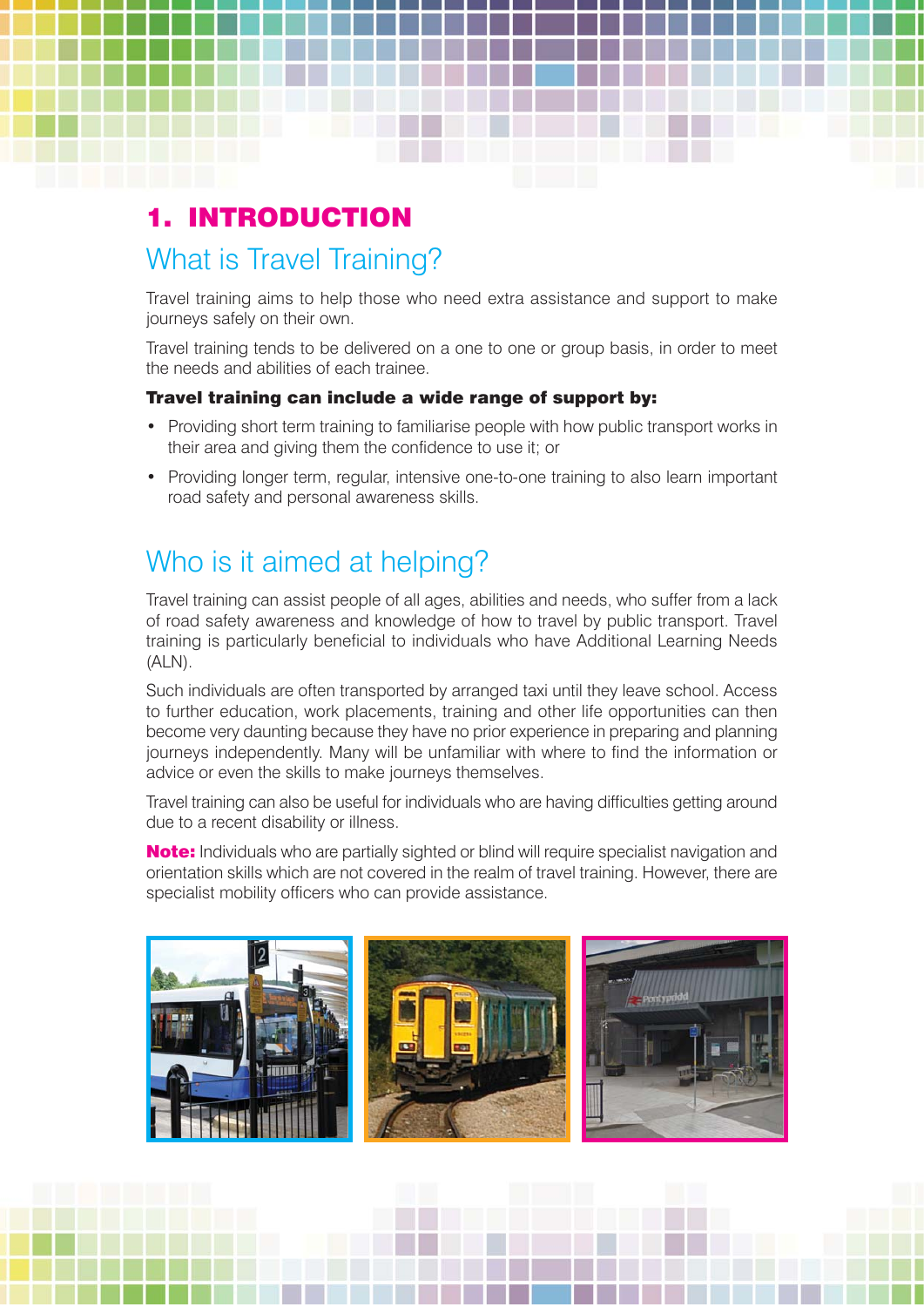## **2. AIMS, OBJECTIVES AND BENEFITS**

Once the trainee has successfully reached independence and can travel alone, arranged transport / taxis will stop and be replaced with \*bus / train passes. These passes can be used to travel to and from school, college, training, day centre and work placements, thus making full use of the new skills and the opportunities to become more independent.

\*Please note that bus passes will only be issued in line with the eligibility for free transport (i.e. based on the transport policy). Some trainees may be entitled to a companion or disabled pass to travel free on all public bus services in Wales. For further details please contact the **Public Transport Unit 01443 425001.**

## Independent Travel Training

## **Objectives**

- To engage with schools to promote a sustainable culture of independence across Rhondda Cynon Taf by making relevant curriculum links.
- To motivate young people to want to travel independently and encourage the long term development of life skills.
- To train and support individuals with ALN in the field of independent travel, an essential skill of independent living.
- To provide a safe learning environment where individuals can gain independence and knowledge.
- To encourage the use of public transport.

## Benefits For Individuals

- Greater independence, resilience and self esteem.
- Personal safety awareness.
- Social inclusion, choice and equity.
- Ability to enjoy travelling on their own or with friends around Rhondda Cynon Taf.
- Health and wellbeing walking and bus use promote active living and exercise.
- Improved quality of life, social and personal development breaking barriers.
- Access to further education, work, training and other life opportunities, irrespective of ability.
- A smooth transition into adulthood.
- Key skills gained will be wide ranging and transferable  $-$  handling money, understanding time, interacting with other people, dealing with new situations and the unexpected, planning and preparing for journeys.





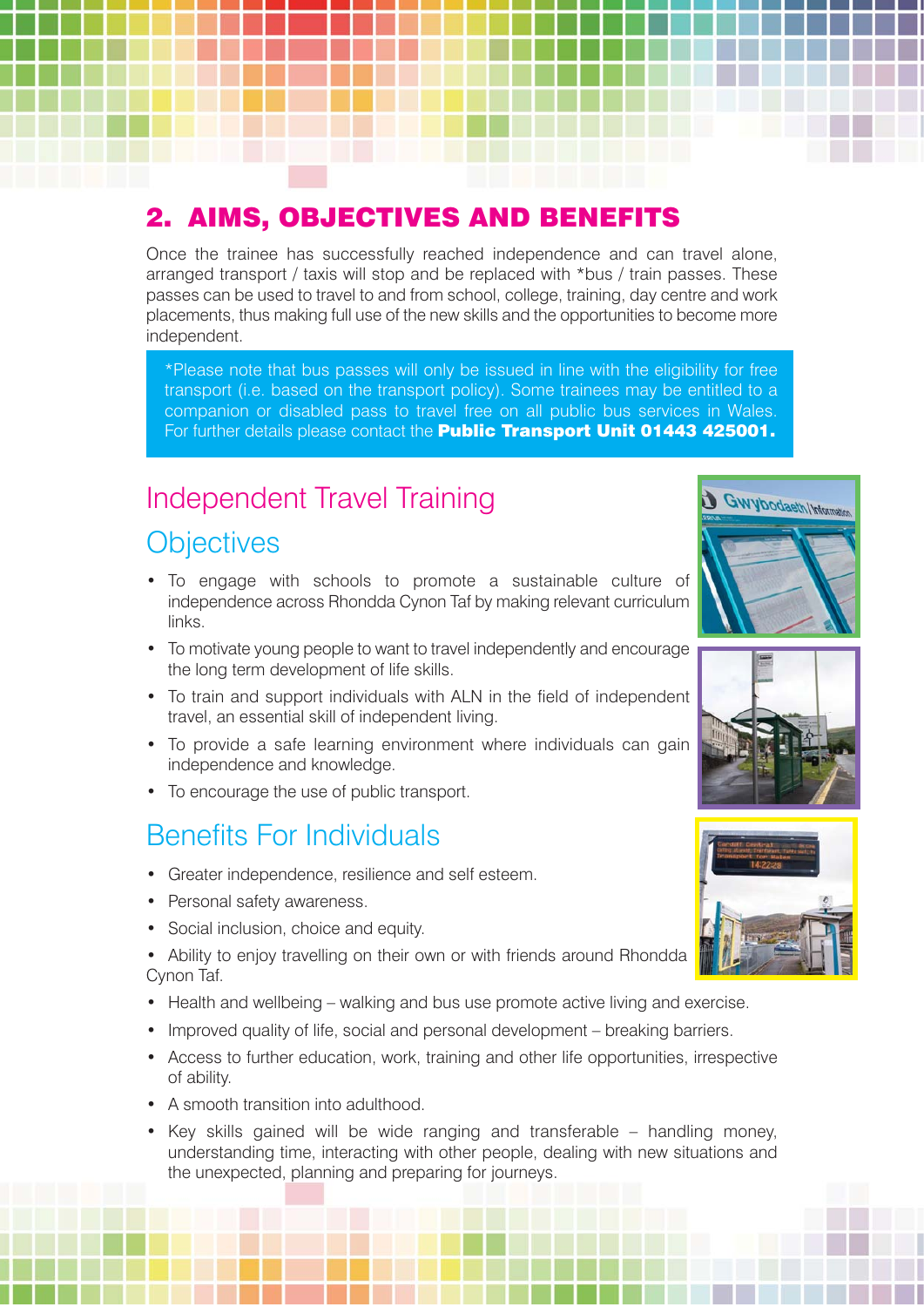## Benefits for Parents/Carers

- The trainee is being trained by a Key Worker or worker who they already know and trust.
- Travel training is delivered on a one to one or group basis, taking into account the trainee's personal needs, confidence and skill level.
- Travel training is offered for a minimum of 6 weeks but is dependent on the development of the trainee, making it stress free and enjoyable.
- The trainee will be trained to a high standard, understanding key skills and tasks that will enable them to walk and use public transport safely.
- The trainee will be able to make the most of their adult life in an independent capacity.
- More personal independence for parents/carers, as trainees become more confident and able to travel independently.

Parents / carers will be involved from the start. The Key Worker will consult with you at all stages of the process, so that you have a full understanding about what the training involves and how it is progressing.

If you have any questions or concerns throughout the process please do not hesitate to contact your Key Worker or the lead person identified within each school / college / establishment. Contact details will be listed at the back of this guide.

#### **3. WHAT IS INVOLVED WITH PRACTICAL TRAVEL TRAINING?**

#### Classroom

**Targets:** Before practical training starts, trainers will establish some goals with each trainee. These include areas which at first they may not feel comfortable, such as understanding time, raising confidence, resilience, improving communication skills.

**Travel Behaviour:** Every trainee will be asked to identify clearly what they think is acceptable and unacceptable behaviour in relation to walking, bus use, and communication and interaction with members of the public.

**Travel Plan:** An individual travel plan detailing each trainee's return route will be prepared by the Key Worker and the trainee. Each trainee and their Key Worker will discuss how to prepare for a journey, taking into account the route and mode to be taken, as well as considering what footwear and clothing to wear in certain weather and at times of the day. The Key Worker and trainee will also plan the journey to be taken together, looking at how to obtain information about the journey, how to decide the most appropriate mode of travel, time management, reading bus timetables and maps, dealing with the unexpected, and communication skills.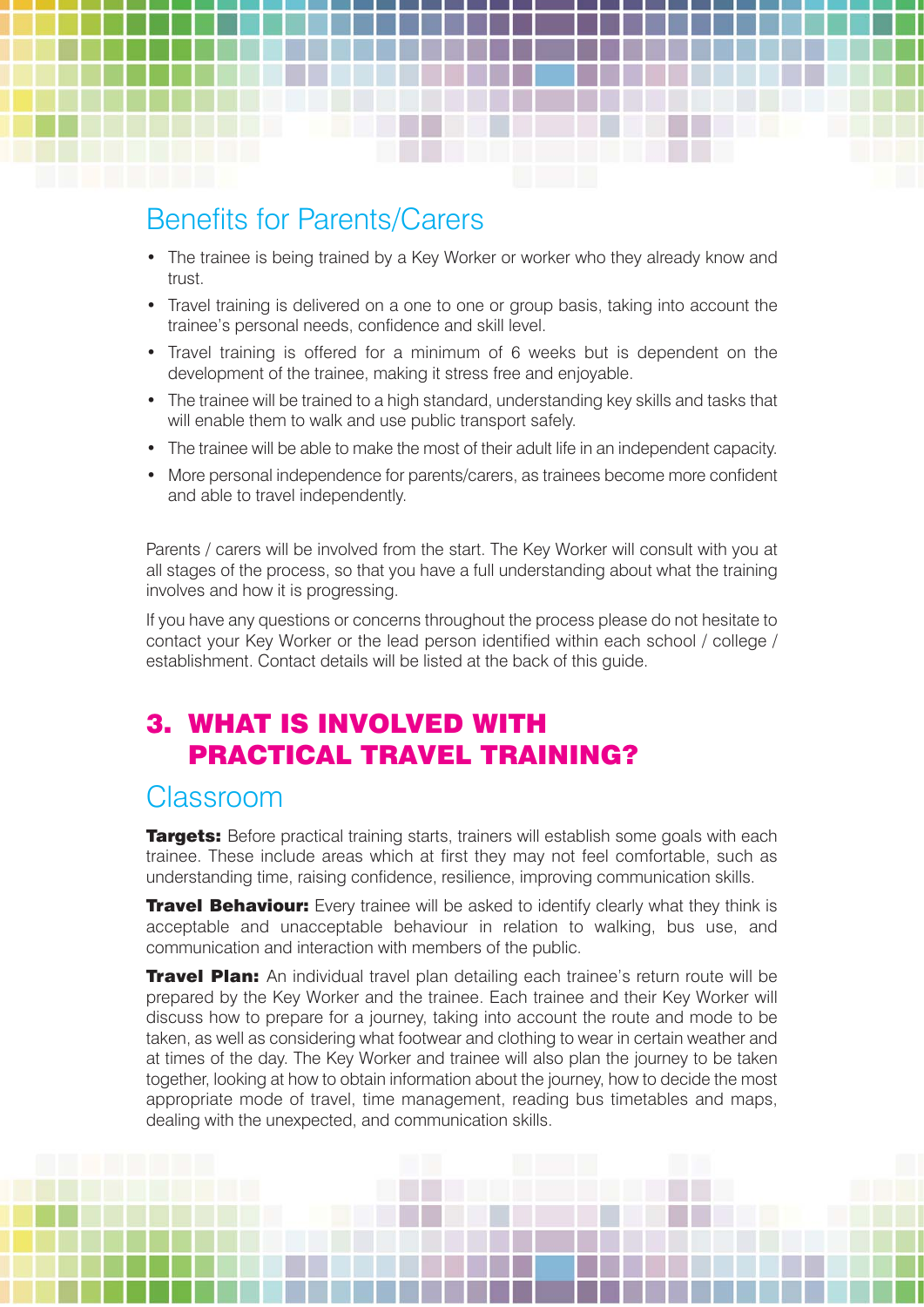## Practical – Step by step instruction

The practical training will follow the three stages below, but the detail and time spent at each level will be individually set to fit each trainee, in line with parental / carer's agreement.

**1. Accompany:** The initial stage of travel training involves the Key Worker accompanying the individual or group to and from a destination. This is from their home address or agreed meeting point, where responsibility transfers from the parent / carer or responsible adult to the Key Worker. The Key Worker accompanies the trainee to and from the destination, and once back at the home address or agreed meeting point, responsibility reverts to the parent / carer or responsible adult until the next accompanied journey.

**2. Shadow:** The second stage involves the Key Worker shadowing the trainee's journey from a safe distance, in order to assess their skill level and capabilities – crossing roads safely, the green cross code, getting on and off the bus, and communicating with the bus driver.

During the shadow stage, the Key Worker will meet the trainee at their home address or agreed meeting point and make sure they are confident and prepared for the journey. The Key Worker will shadow the trainee throughout the journey until the destination is reached, where responsibility transfers to a responsible adult. For the return journey, the trainee and the Key Worker will meet to discuss the route. Again, the Key Worker will shadow the trainee throughout the journey and will hand over responsibility to the parent / carer or responsible adult at the home address or agreed meeting point

**3. Meet and Greet:** At the third stage, the Key Worker will meet the trainee at their home address or agreed meeting point and make sure they feel safe and confident to travel the route. The trainee will then independently travel the entire route to the destination and will be met at the destination before entering the establishment. The parent / carer or responsible adult will be informed that the individual has arrived safely by the Key Worker.

Trainees will not be left to travel alone until the Key Worker feels they are capable of travelling without becoming lost or late. Trainees will have been shadowed along this route several times before undertaking it alone.

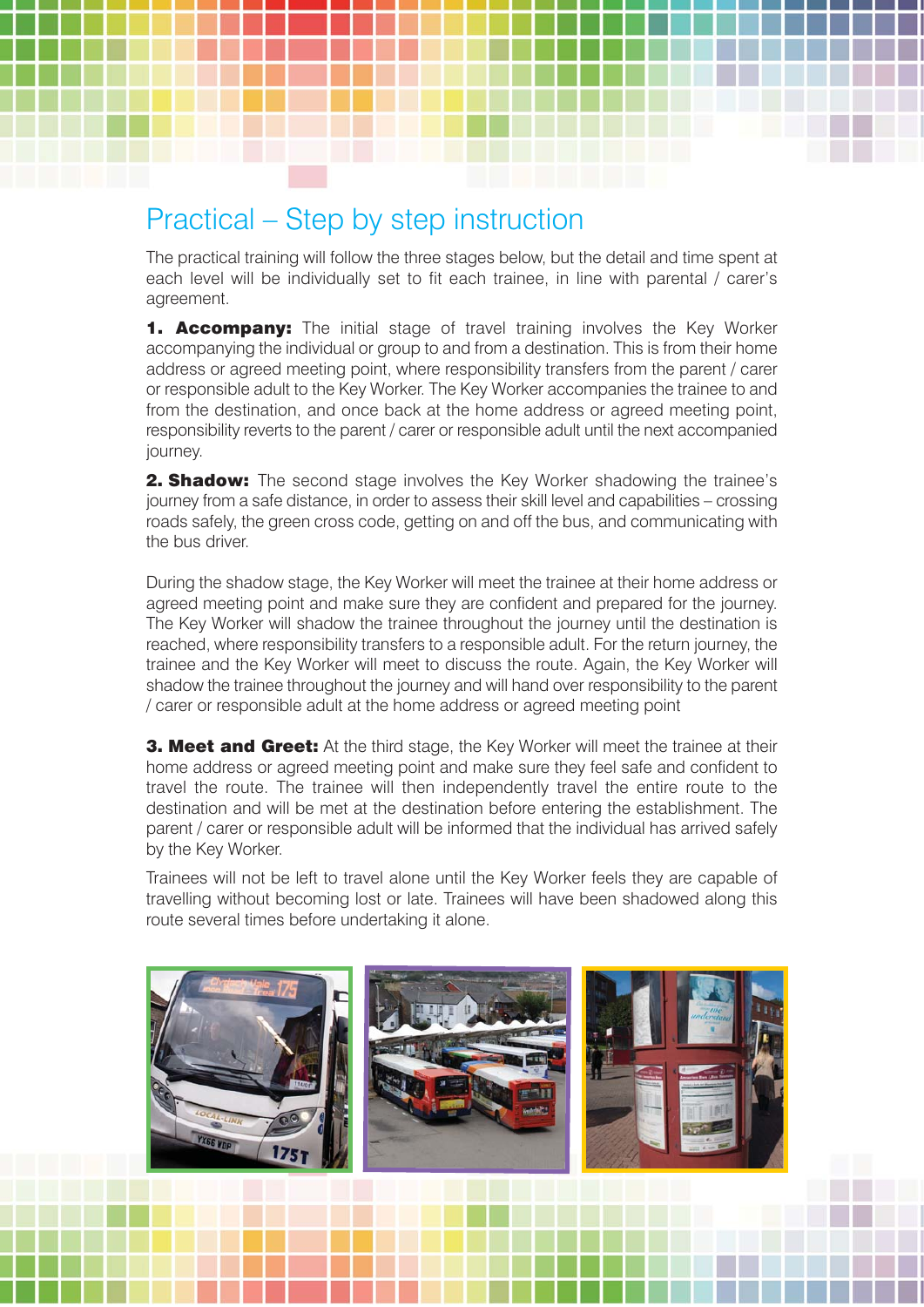## **4. GETTING THERE SAFELY**

It is very important that trainees are trained in a safe environment, gradually becoming accustomed to being out and about in the community, using public modes of transport and moving toward independent travel.

The three stages of practical training detailed above aim to gradually improve the skill level and self esteem of individuals by training them to make a regular journey to and from their destination independently.

Each trainee's progress is monitored on a regular basis. When the Key Worker believes the trainee is ready to continue to the next stage of training, this will be agreed with the trainee and parent / carer before moving forward. Regular contact with parents / carers will ensure everyone knows what is happening on a regular basis, avoiding confusion and unnecessary worry.

## Risk Assessments

An overarching risk assessment has been prepared to evaluate any possible risks to the Key Workers, trainees, members of the public and / or bus operators during the travel training process. Practical measures have been put in place to control and reduce the risk rating.

Once a route to and from the destination has been identified for each trainee, it is essential that the Key Worker and where appropriate, members of the Road Safety Team, undertake an individual risk assessment before training can start. Normally the most direct route will be identified but it is important to ensure that this route is the safest. The Council's approved risk assessment template is used for this purpose.

## Safety Accessories

To facilitate travel, specific accessories can be provided to the Key Worker and trainee, such as:

- Bus pass;
- Extra care card (orange wallet) created individually for each trainee, detailing contact numbers for the Key Worker, School, College, Day Centre, Work Placement, Home. Details of how to obtain travel information will also be shown i.e. Traveline Cymru and local bus (Stagecoach, Edwards, NAT) or train operator.
- Travel plan detailing times, bus information, and map with landmark recognition;
- Reflective arm bands, where necessary;
- Personal safety alarm, where necessary.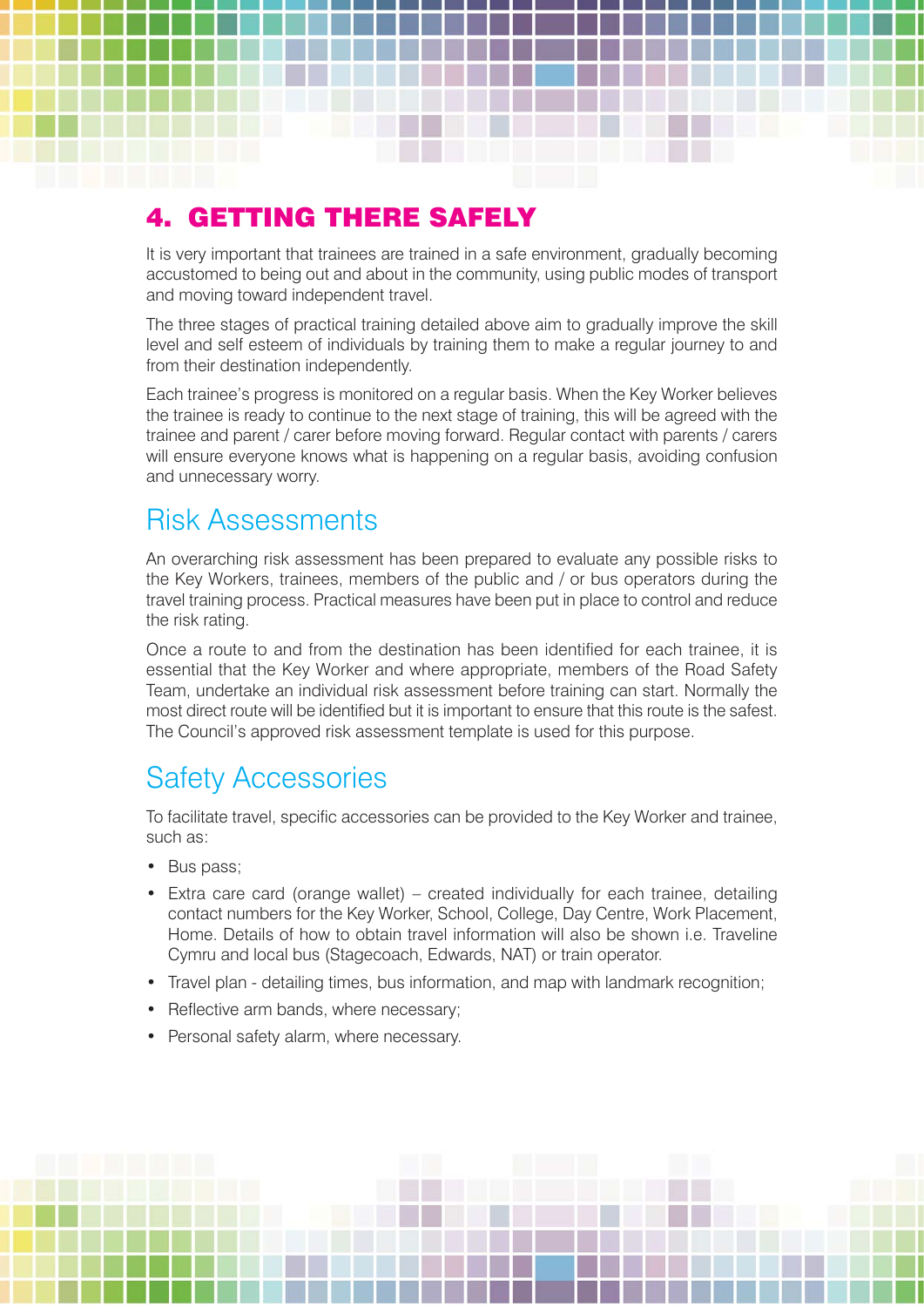## Lateness, Sickness and Emergencies

In the event of the Key Worker or trainee being late, sick or in the event of an emergency, a number of emergency procedures have been put in place. These are designed for all parties to follow and will help to avoid confusion and unnecessary panic. Specific information, such as the start and finishing times of the training, will be dependent on the trainee and route. This will be agreed and signed by all parties.

Before training can commence, parents / carers will be asked to complete the emergency contact form or equivalent. Up to three different contact persons should be listed, where practicable. Please note that you are responsible for updating the Key Worker of any changes.

Any medical information / conditions will also be detailed on the emergency contact form or equivalent. Again we ask for parents/carers to update the Key Worker with any changes to this information as soon as practicable.

The Key Worker will have undertaken basic first aid training and be able to deal with any minor falls etc but has been advised that with the more serious falls or in the case of a medical emergency to directly contact the emergency services.

## Responsibility for each trainee on the journey

Trainees who are permitted to begin travel training will become the responsibility of the Key Worker, for the journey to and from their establishment. To avoid any dispute on where responsibility ends for the parent / carer and begins for the Key Worker, the one to one training will always run from the trainee's home address or agreed meeting point to their establishment and back again. In the event of a parent / carer not being present, a responsibility handover procedure has been put in place.

#### **Incidents**

In the event of an accident (trips, slips, minor injuries etc) the Key Workers are required to complete an incident and prevention form. This will detail the incident and make suggestions on how to avoid this in the future. Training processes and procedures will be reviewed and altered accordingly, as will each risk assessment.

Parents / carers will be advised of any incidents and agreement sought for travel training to continue.

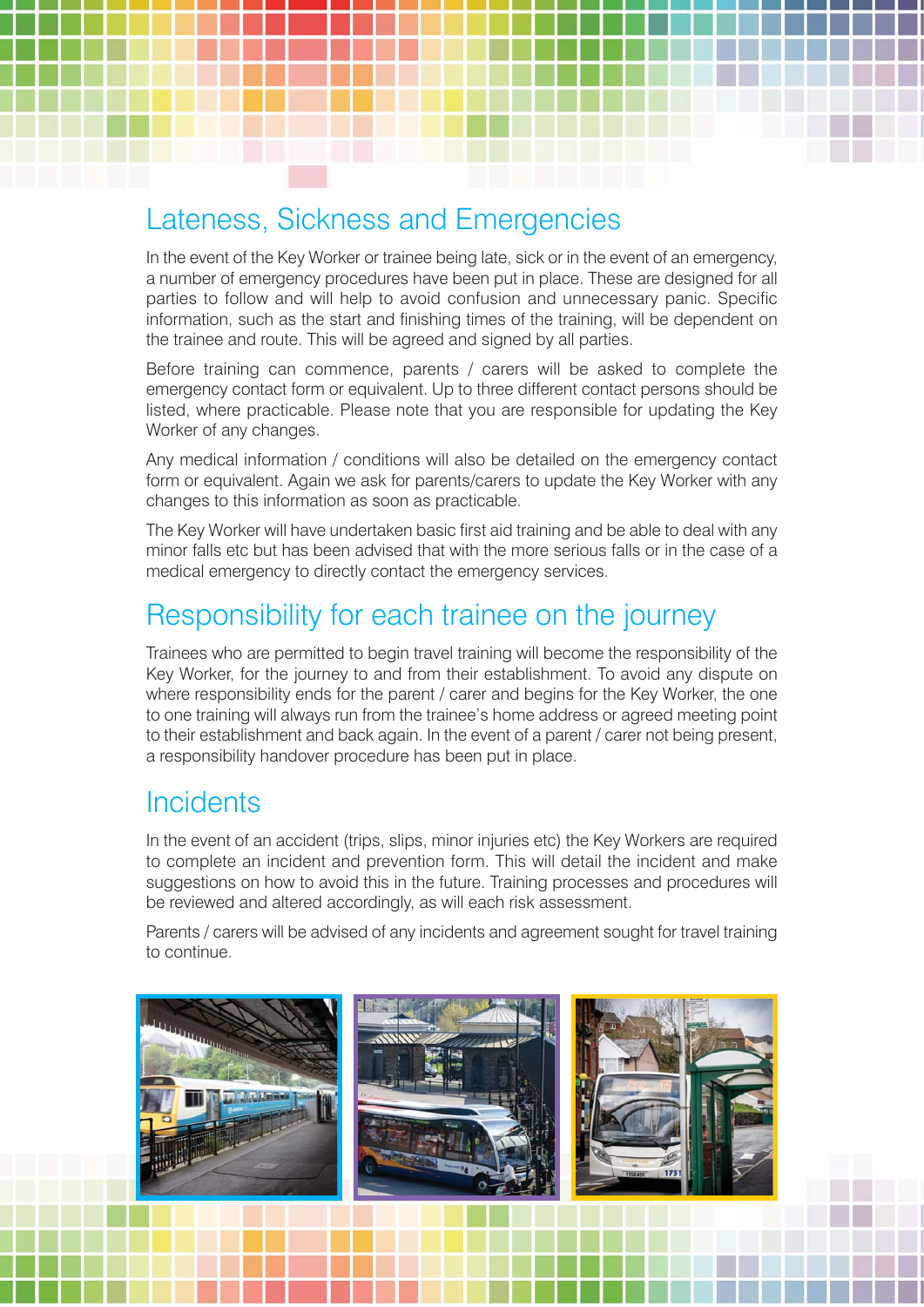#### **5. PARENT AND CARER INVOLVEMENT**

As previously stated, travel training will not be a success unless parents / carers are fully on board. The Key Workers will be working extremely hard to ensure that parents / carers are kept up to date throughout the training. This will help parents / carers to see the potential end results and life changing benefits that can be gained. All decisions will require your agreement and we will appreciate and take on board opinions and suggestions.

#### **6. MONITORING AND AFTERCARE SERVICE**

A monitoring and aftercare service (for trainees and their families) will be developed as part of the training programme. This will help to ensure that independent travellers continue to travel in a confident and safe manner once their training is complete.

Monitoring will involve consulting with trainees and their families from time to time to check how things are progressing and to identify whether further training needs to be provided. It will also involve sporadically checking to see that individuals are travelling safely and securely on their regular routes to and from the school / college or establishment.

If at any time there are genuine concerns (from the trainees, parents / carers or placement) over an individual travelling independently, alternative transport can be reinstated in the short term until the problems are overcome, in accordance with transport policy / criteria.

The monitoring and aftercare service will be developed in conjunction with participating schools, day service, parents / carers and trainees. It is essential that any support services put in place reflect the ideas and needs of residents and the Social Services & Wellbeing (Wales) Act 2014.

#### **7. FREQUENTLY ASKED QUESTIONS**

#### Q. What will independent travel training cost?

 The independent travel training is available free of charge for all trainees who have ALN.

#### Q. Who undergoes travel training?

 Each participating school or day centre will make appropriate referrals. Identification and offers of participation will be based on appropriate criteria and may include the trainee's age, medical needs and personal circumstances. This aims to make sure that the training is not offered to those who are unlikely to reach independence, thereby building up hopes unnecessarily.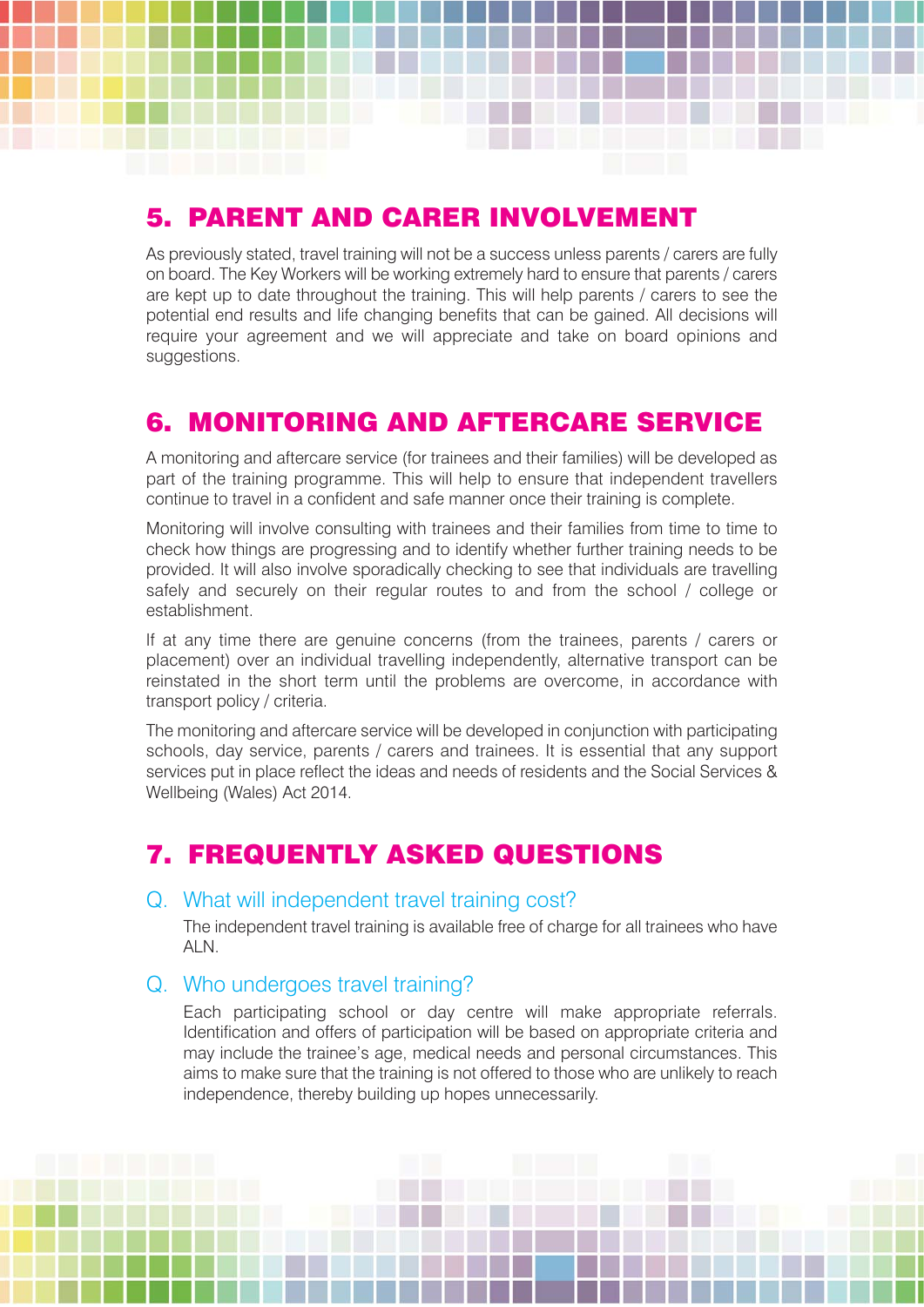#### Q. What will happen if my son / daughter tries travelling independently but is unable to cope?

Don't worry; if your son / daughter is eligible for free transport due to their ALN (or in line with council policy / criteria) they can be reinstated with Council funded, arranged transport until they are confident to try again.

#### Q. Will I lose any associated benefits if my son / daughter becomes independent?

 Travel training tends to focus on assisting trainees to make one particular journey. Other elements of independent living my still require assistance or attract benefits. For expert advice contact the Council's One for All Centres.

#### Q. Who takes responsibility for my son / daughter if the Key Worker is taken ill?

 If the Key Worker is taken ill, an alternative Key Worker may take over responsibility and undertake the training that day, or alternative transport will be organised to transport the trainee to and from their destination. See emergency procedure forms or equivalent.

#### Q. Will my son / daughter be expected to be unaccompanied to the bus stop?

 The Key Worker will pick up your son / daughter from their home address or agreed meeting point, as the training includes travelling the entire journey (to and from the school / college / training / day centre / work placement). The Key Worker will be assessing how the individual copes and must be confident that they can get to and from their destination independently.

 During the accompanying and the shadowing stages the Key Worker will meet each trainee at their home address or agreed meeting point. Trainees will not be left to travel alone until they have travelled the route several times, the Key Worker has assessed their capabilities and this risk is low.

#### Q. What happens if my son / daughter mis-behaves?

 The Key Worker will be giving your son / daughter clear instructions as a pedestrian and a bus user, which they are expected to follow. If trainees mis-behave they will be given a warning. We expect each trainee to be motivated to begin the training and hope not to have any compliance problems.

#### Q. What if my son / daughter is taken ill and unable to attend their placement – who do  $\overline{I}$  inform and by what time?

 Before training can begin your son / daughter's Key Worker will create a travel plan for the journey. This will detail the time needed to leave. In the case of sickness, we ask that you inform the Key Worker an hour before the training is due to start.